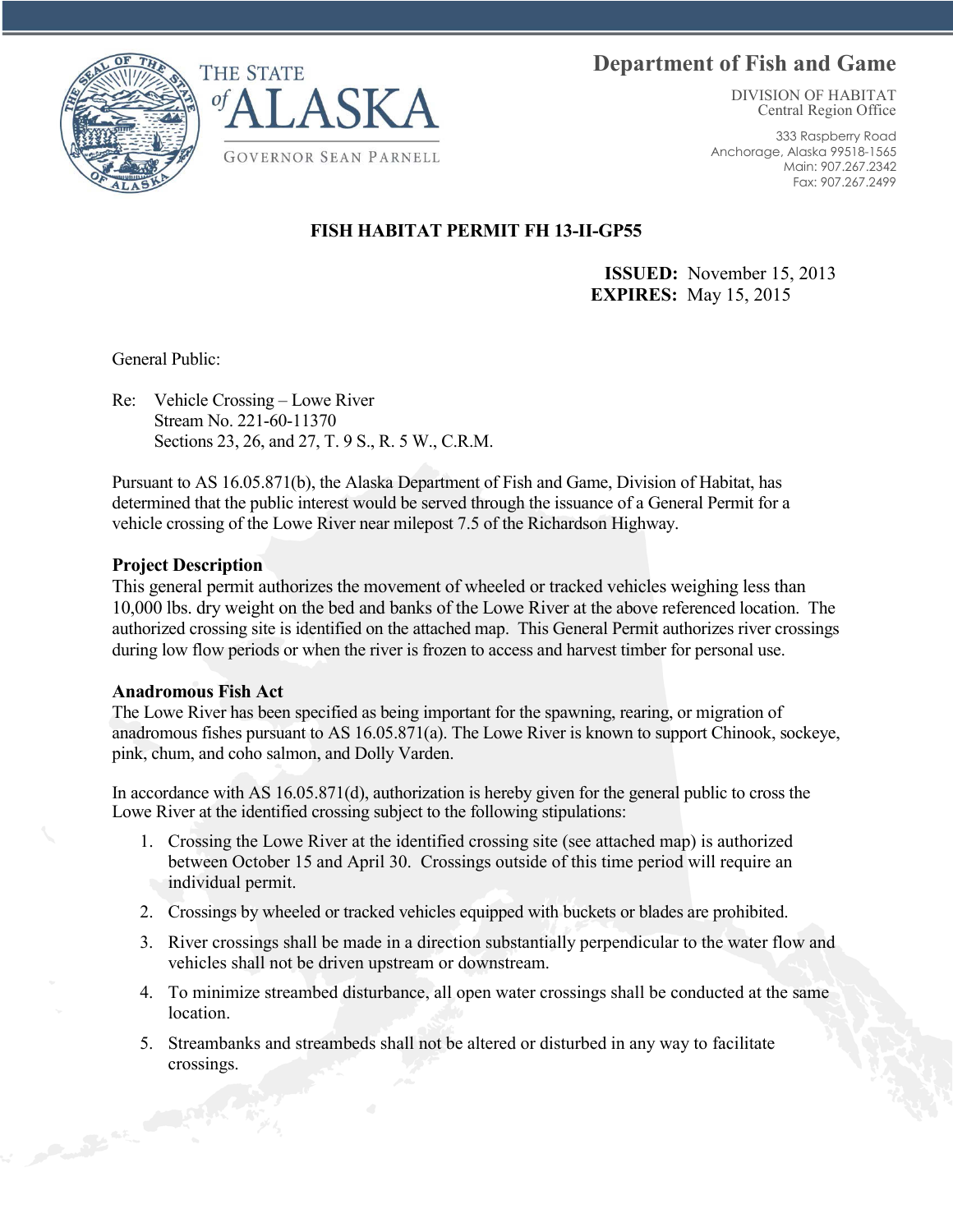- 6. Vehicles shall not be parked in open water. Parking below ordinary high water is authorized only on frozen surfaces or exposed gravel bars.
- 7. Vehicles shall not be refueled or serviced below ordinary high water. Vehicles leaking oil or other hazardous substances are prohibited from crossing the river.

You are responsible for the actions of contractors, agents, or other persons who perform work to accomplish the approved project. For any activity that significantly deviates from the approved plan, you shall notify the Division of Habitat and obtain written approval in the form of a permit amendment before beginning the activity. Any action that increases the project's overall scope or that negates, alters, or minimizes the intent or effectiveness of any stipulation contained in this permit will be deemed a significant deviation from the approved plan. The final determination as to the significance of any deviation and the need for a permit amendment is the responsibility of the Division of Habitat. Therefore, it is recommended you consult the Division of Habitat immediately when a deviation from the approved plan is being considered.

For the purpose of inspecting or monitoring compliance with any condition of this permit, you shall give an authorized representative of the state free and unobstructed access, at safe and reasonable times, to the permit site. You shall furnish whatever assistance and information as the authorized representative reasonably requires for monitoring and inspection purposes.

This letter constitutes a permit issued under the authority of AS 16.05.871 and must be retained on site during project activities. Please be advised that this determination applies only to activities regulated by the Division of Habitat; other agencies also may have jurisdiction under their respective authorities. This determination does not relieve you of your responsibility to secure other permits; state, federal, or local. You are still required to comply with all other applicable laws.

In addition to the penalties provided by law, this permit may be terminated or revoked for failure to comply with its provisions or failure to comply with applicable statutes and regulations. The department reserves the right to require mitigation measures to correct disruption to fish and game created by the project and which was a direct result of the failure to comply with this permit or any applicable law.

You shall indemnify, save harmless, and defend the department, its agents, and its employees from any and all claims, actions, or liabilities for injuries or damages sustained by any person or property arising directly or indirectly from permitted activities or your performance under this permit. However, this provision has no effect if, and only if, the sole proximate cause of the injury is the department's negligence.

This permit decision may be appealed in accordance with the provisions of AS 44.62.330-630.

Any questions or concerns about this permit may be directed to Habitat Biologist Megan Marie at 267-2446 or emailed to megan.marie@alaska.gov.

Sincerely,

Cora Campbell, Commissioner

Mill J get

By: Michael J. Daigneault Regional Supervisor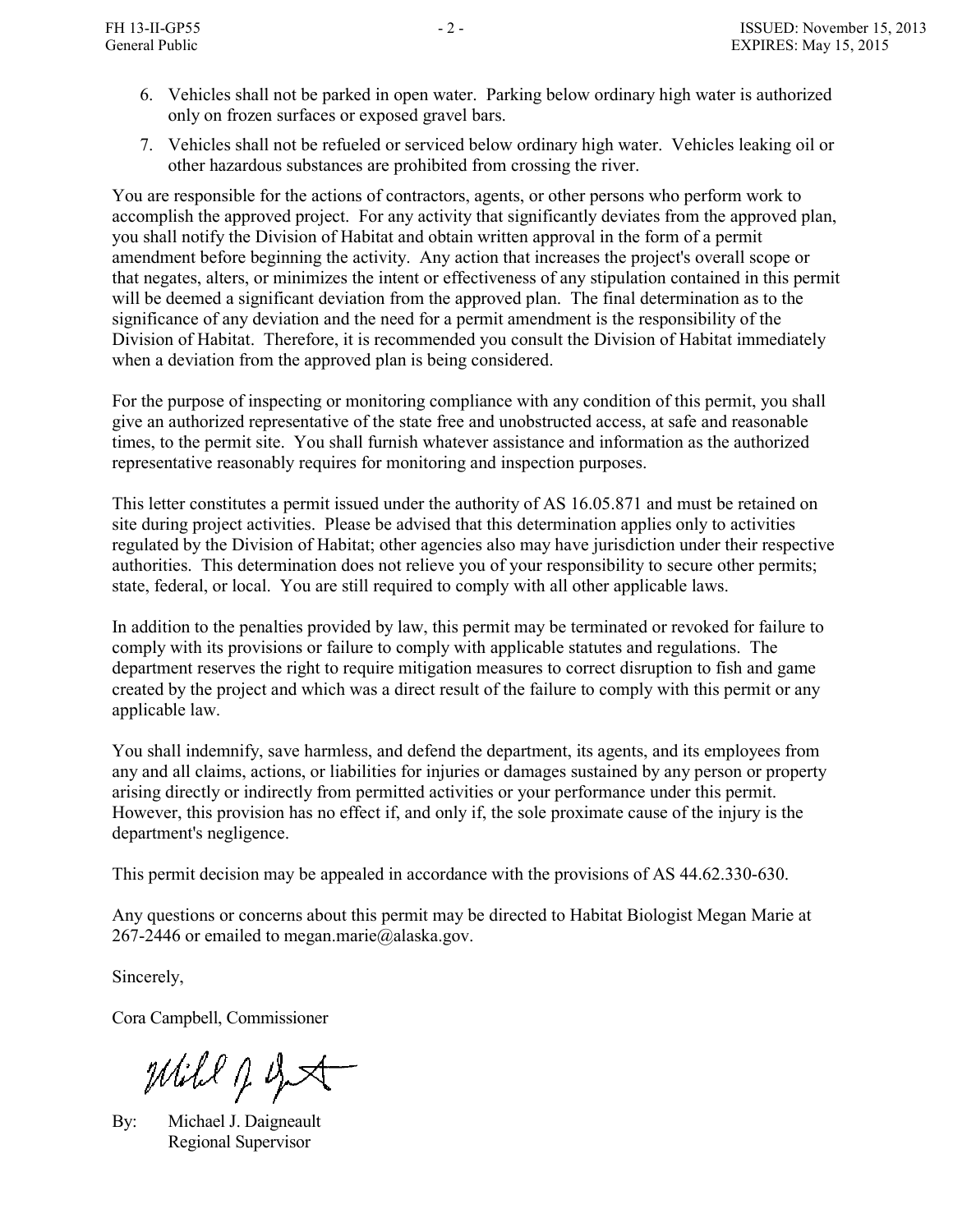## Central Region Office

Enc: Lowe River Crossing Map

Ecc: AWT, Valdez A. Ott, ADF&G D. Bosch, ADF&G J. Botz, ADF&G G. Mullens, ADNR/DOF L. Robertson, City of Valdez